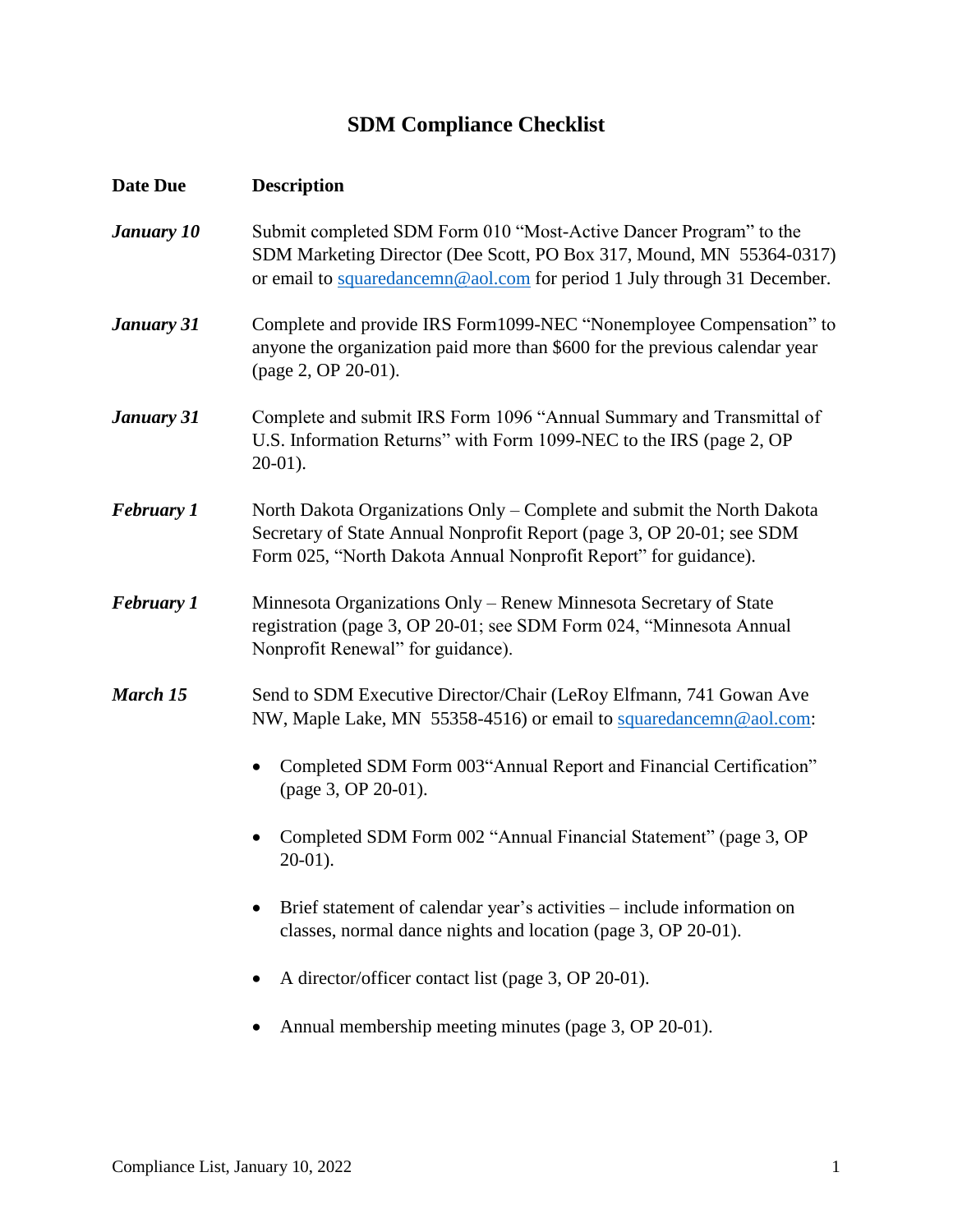| <b>Date Due</b> | <b>Description</b>                                                                                                                                                                                                                                                                                                                                                                                      |
|-----------------|---------------------------------------------------------------------------------------------------------------------------------------------------------------------------------------------------------------------------------------------------------------------------------------------------------------------------------------------------------------------------------------------------------|
| April 30        | If yearly gross income is normally less than \$50,000 and organization desires<br>to file its own IRS Form 990 "Return of Organization Exempt from Income<br>Tax" it should be sent to the IRS, with a copy to SDM Executive Director<br>(page 2, OP 20-01); otherwise check appropriate box on SDM Form 003,<br>"Annual Report and Financial Certification" and SDM will file the<br>appropriate form. |
| April 30        | If yearly gross income is normally \$50,000 or more, the organization must file<br>IRS Form 990"Return of Organization Exempt from Income Tax" to the IRS,<br>with a copy to SDM Executive Director (page 3, OP 20-01).                                                                                                                                                                                 |
| April 30        | If in any year the organization has $$1,000$ or more gross income from business<br>that is not substantially related to the purposes constituting the basis for<br>exemption, it must also submit IRS From 990-T "Exempt Organization<br>Business Income Tax Return" to the IRS, with a copy to SDM Executive<br>Director (page $3$ , OP 20-01).                                                        |
| May 31          | Submit dance schedule for the upcoming months of July to December to the<br>SDM Executive Director/Chair (squaredancemn@aol.com).                                                                                                                                                                                                                                                                       |
| July 10         | Submit completed SDM Form 010 "Most-Active Dancer Program" to the<br>SDM Marketing Director or squaredancemn@aol.com for period 1 January<br>through 30 June.                                                                                                                                                                                                                                           |
| July 31         | Submit ABC dance and lesson date information to SDM Marketing Director.                                                                                                                                                                                                                                                                                                                                 |
| October 31      | Complete and submit to SDM Membership Director (Mary Kay Amberg,<br>12201 Minnetonka Blvd, Unit 105, Minnetonka, MN 55305-3903).                                                                                                                                                                                                                                                                        |
|                 | SDM Form 005 "Individual Membership Application" (page 3, OP<br>$20-02$ ).                                                                                                                                                                                                                                                                                                                              |
|                 | USDA "Club Roster" form for those members paying insurance through<br>your organization (page 3, OP 20-02).                                                                                                                                                                                                                                                                                             |
|                 | USDA "Club Members Insured Through Another Club" form for those<br>members paying insurance through another organization, be sure to<br>identify the other organization (page 3, OP 20-02).                                                                                                                                                                                                             |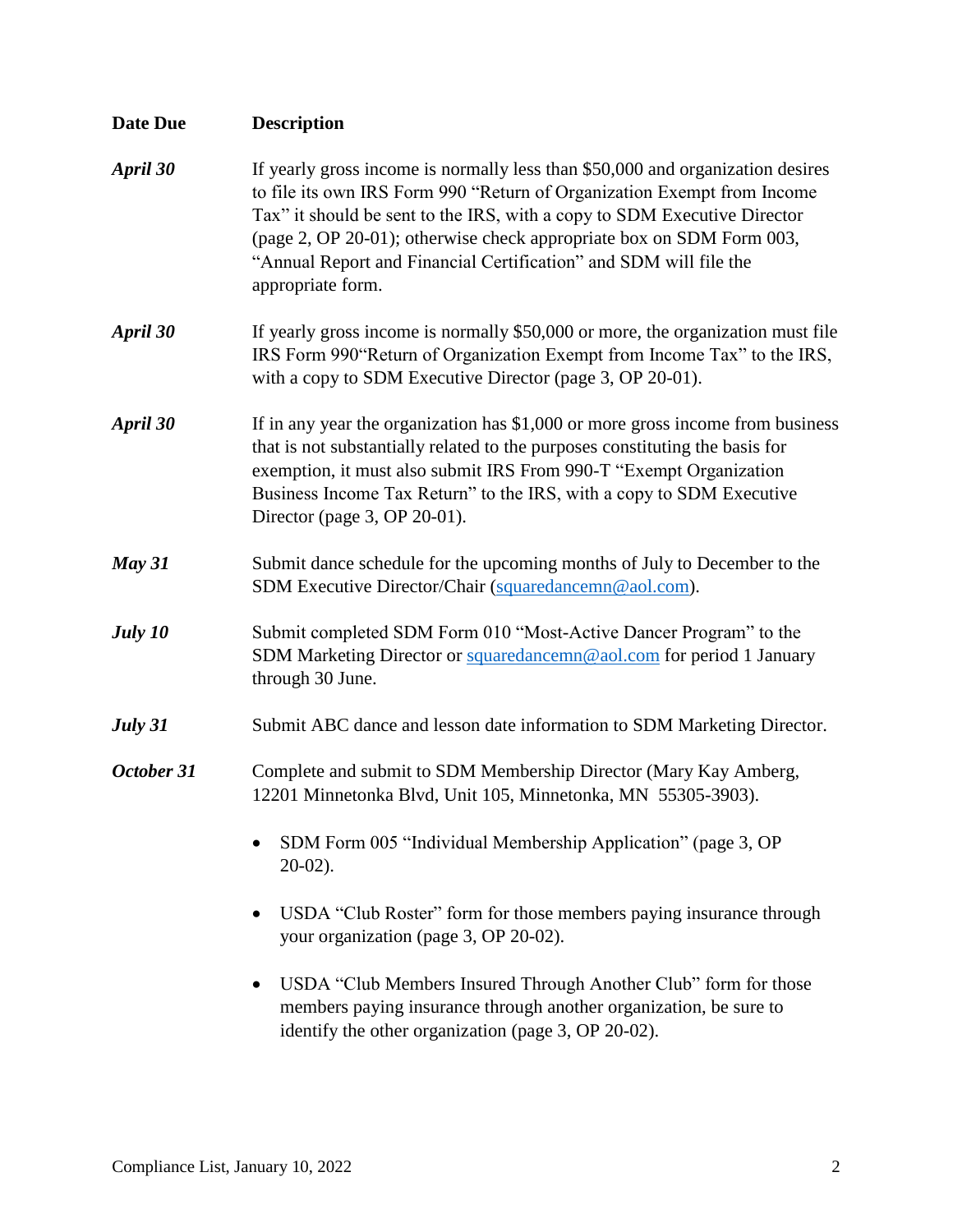| <b>Date Due</b>  | <b>Description</b>                                                                                                                                                                                                                    |
|------------------|---------------------------------------------------------------------------------------------------------------------------------------------------------------------------------------------------------------------------------------|
|                  | USDA "Federation or Association Club Listing" form should include<br>$\bullet$<br>every location for lessons, demos, parades, picnics, dances, etc. Do not<br>include private residences or barns (page 3, OP 20-02).                 |
|                  | Check payable to Square Dance Minnesota (not an individual or your<br>organization) for appropriate SDM dues and USDA insurance (page 4,<br>OP 20-02).                                                                                |
|                  | SDM Form 004"Annual Insurance Documentation" (page 4, OP 20-02).                                                                                                                                                                      |
| December 1       | Inform SDM Marketing Director if your organization does not want to<br>participate in the "New Dancer Graduate Program" (page 1, OP 17-13).                                                                                           |
| December 15      | Submit dance schedule for the upcoming months of January to June to the<br>SDM Executive Director/Chair (squaredancemn@aol.com).                                                                                                      |
| <b>As Needed</b> | Complete and submit to SDM Membership Director USDA "Accident<br>Report" form within 48 hours or as soon as practical after an incident (page 3,<br>OP 20-02).                                                                        |
| As Needed        | Annually or upon change of leadership, sign and submit to organization<br>secretary SDM Form 009 - Annual Conflict of Interest Certification (page 4,<br>OP 20-01).                                                                   |
| As Needed        | Complete and submit to SDM Membership Director USDA "Additional<br>Enrollment" form for new members at any time during the year (page 4, OP<br>$20-02$ ).                                                                             |
| <b>As Needed</b> | Complete and submit to SDM Membership Director USDA "Club Sponsored<br>Class" form for students attending an approved class anytime during the year<br>(page 4, OP 20-02).                                                            |
| As Needed        | Complete and submit to SDM Membership Director USDA "Request for<br>Certificate" form 15 days prior to an event when a facility owner or<br>organization wants their name added to your liability insurance (page 4, OP<br>$20-02$ ). |
| As Needed        | Complete and submit to the SDM Marketing Director SDM Form 019 "Live<br>Lively Nomination" whenever a nominee qualifies (OP 17-10).                                                                                                   |